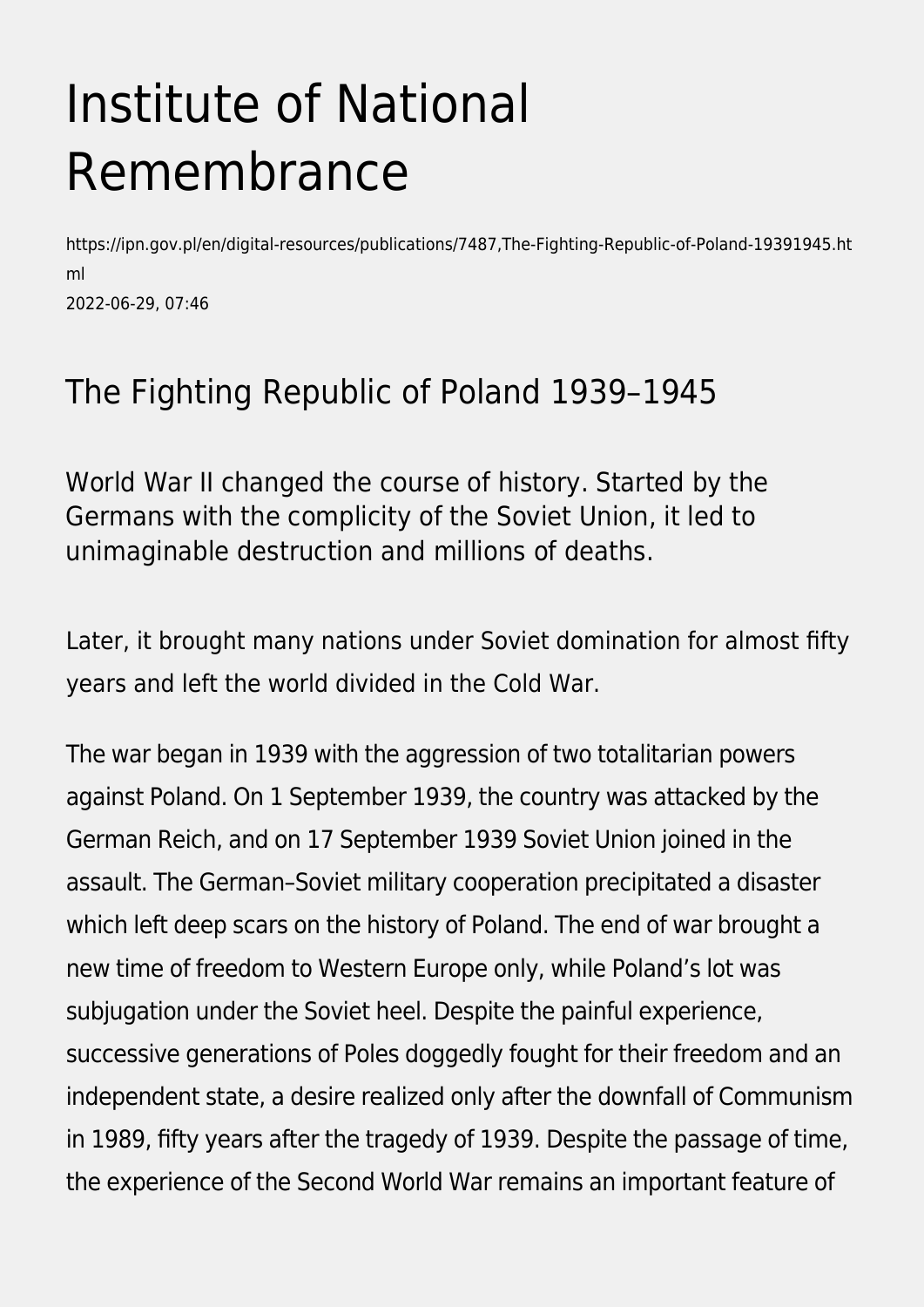Polish identity. Yet the position of Republic of Poland during the war remains an underappreciated element of the Polish state's heritage and is also an important point of reference when discussing the history of Europe in the era of totalitarian aggression, crimes, and genocide.

#### Downloads

[Fighting\\_Republic\\_EN \(pdf, 16.98 MB\) 15.03.2021 16:43](https://ipn.gov.pl/download/2/32554/RzeczpospolitaWalczacawIIwojnieEN.pdf) [Fighting\\_Republic\\_\\_FR \(pdf, 16.83 MB\) 15.03.2021 16:43](https://ipn.gov.pl/download/2/32557/RzeczpospolitaWalczacawIIwojnieFR.pdf) Fighting\_Republic\_IT (pdf, 13.57 MB) 15.03.2021 16:43 [Fighting\\_Republic\\_DE \(pdf, 13.55 MB\) 15.03.2021 16:43](https://ipn.gov.pl/download/2/32551/RzeczpospolitaWalczacawIIwojnieDE.pdf) [Fighting\\_Republic\\_UA \(pdf, 13.86 MB\) 15.03.2021 16:43](https://ipn.gov.pl/download/2/32563/RzeczpospolitaWalczacawIIwojnieUA.pdf)

### Opcje strony

- **[Print](https://ipn.gov.pl/javascript:winopen() [this page](https://ipn.gov.pl/javascript:winopen()**
- [Generate PDF](https://ipn.gov.pl/en/digital-resources/publications/7487,The-Fighting-Republic-of-Poland-19391945.pdf) [of this page](https://ipn.gov.pl/en/digital-resources/publications/7487,The-Fighting-Republic-of-Poland-19391945.pdf)
- [Notify](https://ipn.gov.pl/en/powiadom/7487,dok.html?poz=digital-resources/publications&drukuj=window) [about this page](https://ipn.gov.pl/en/powiadom/7487,dok.html?poz=digital-resources/publications&drukuj=window)
- Share this article
- [Share](https://www.facebook.com/sharer/sharer.php?u=https://ipn.gov.pl/en/digital-resources/publications/7487,The-Fighting-Republic-of-Poland-19391945.html) [on Facebook](https://www.facebook.com/sharer/sharer.php?u=https://ipn.gov.pl/en/digital-resources/publications/7487,The-Fighting-Republic-of-Poland-19391945.html)

[Share](https://twitter.com/share) [on Twitter](https://twitter.com/share)